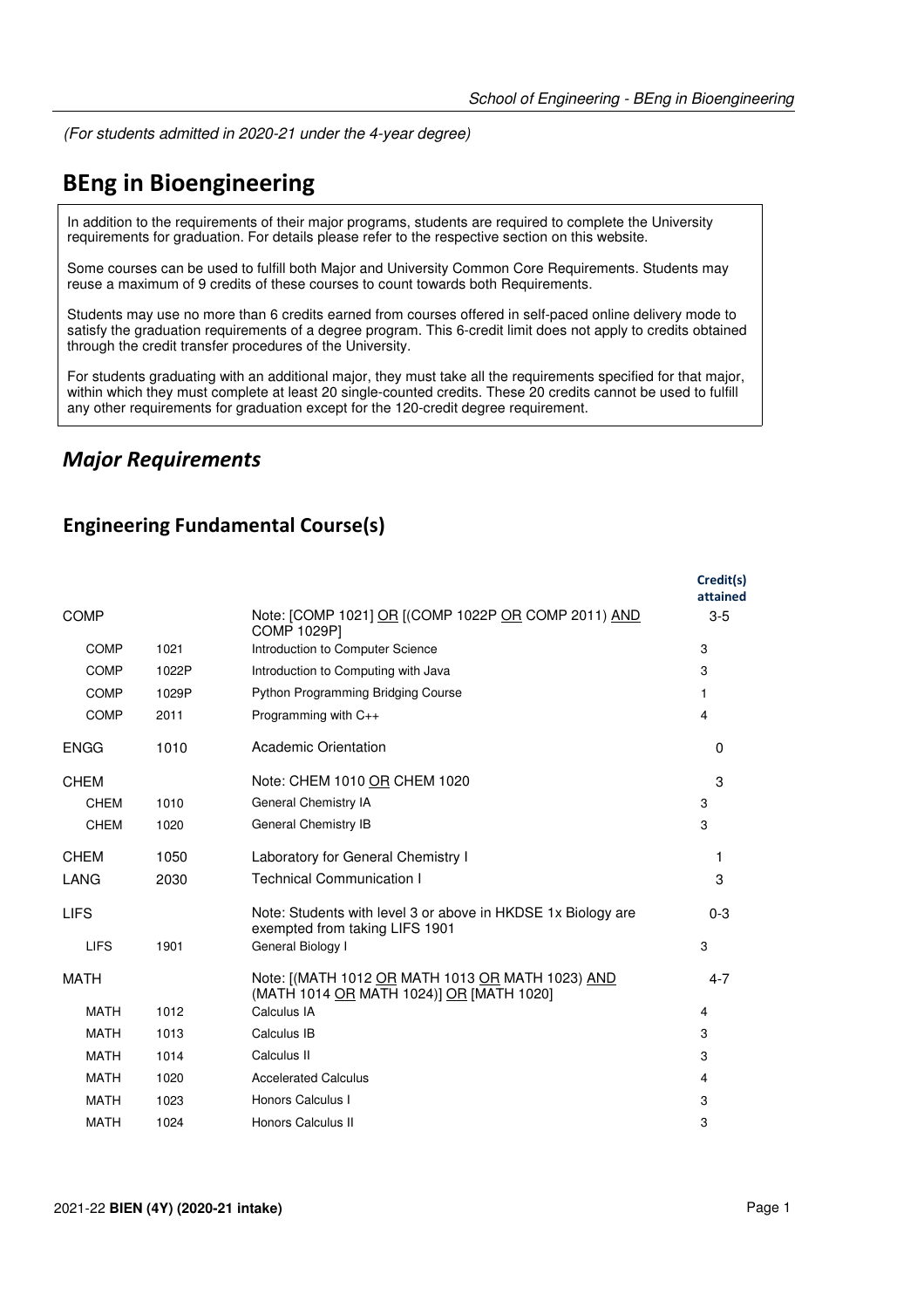| <b>PHYS</b> |      | Note: PHYS 1112 OR PHYS 1312                                                                                                                                             | 3     |
|-------------|------|--------------------------------------------------------------------------------------------------------------------------------------------------------------------------|-------|
| <b>PHYS</b> | 1112 | General Physics I with Calculus                                                                                                                                          | 3     |
| <b>PHYS</b> | 1312 | Honors General Physics I                                                                                                                                                 | 3     |
| <b>SENG</b> |      | Engineering Introduction course (If the students take an<br>introduction course included in their major, this course can be<br>counted towards their major requirement.) | $3-4$ |
| <b>BIEN</b> | 1010 | Introduction to Biomedical Engineering                                                                                                                                   | 3     |
| <b>CENG</b> | 1000 | Introduction to Chemical and Biological Engineering                                                                                                                      | 3     |
| <b>CIVL</b> | 1100 | Discovering Civil and Environmental Engineering                                                                                                                          | 3     |
| <b>COMP</b> | 1021 | Introduction to Computer Science                                                                                                                                         | 3     |
| <b>ELEC</b> | 1100 | Introduction to Electro-Robot Design                                                                                                                                     | 4     |
| <b>ELEC</b> | 1200 | A System View of Communications: from Signals to Packets                                                                                                                 | 4     |
| <b>ENGG</b> | 1100 | First Year Cornerstone Engineering Design Project Course                                                                                                                 | 3     |
| <b>IEDA</b> | 2010 | Industrial Engineering and Decision Analytics                                                                                                                            | 3     |
| <b>IEDA</b> | 2200 | <b>Engineering Management</b>                                                                                                                                            | 3     |
| <b>ISDN</b> | 1002 | Redefining Problems for the Real Needs                                                                                                                                   | 3     |
| <b>ISDN</b> | 1006 | Human-centered Innovation                                                                                                                                                | 3     |
| <b>MECH</b> | 1901 | Automotive Engineering                                                                                                                                                   | 3     |
| <b>MECH</b> | 1902 | Energy Systems in a Sustainable World                                                                                                                                    | 3     |
| <b>MECH</b> | 1905 | <b>Buildings for Contemporary Living</b>                                                                                                                                 | 3     |
| <b>MECH</b> | 1906 | Mechanical Engineering for Modern Life                                                                                                                                   | 3     |
| <b>MECH</b> | 1907 | Introduction to Aerospace Engineering                                                                                                                                    | 3     |

### **Required Course(s)**

|                  |      |                                                     | Credit(s)<br>attained |
|------------------|------|-----------------------------------------------------|-----------------------|
| <b>BIEN/CENG</b> |      | Note: BIEN 1010 OR CENG 1000                        | 3                     |
| <b>BIEN</b>      | 1010 | Introduction to Biomedical Engineering              | 3                     |
| <b>CENG</b>      | 1000 | Introduction to Chemical and Biological Engineering | 3                     |
| <b>BIEN</b>      | 2310 | Modeling for Chemical and Biological Engineering    | 3                     |
| <b>BIEN</b>      | 2410 | Cellular and Systems Physiology for Engineers       | 3                     |
| <b>BIEN</b>      | 2610 | <b>Chemical Biology for Engineers</b>               | 3                     |
| <b>BIEN</b>      | 2990 | Academic and Professional Development I             | 1                     |
| <b>BIEN</b>      | 3320 | Data Science for Biology and Medicine               | 3                     |
| <b>BIEN</b>      | 3410 | Introduction to Bioinstrumentation and Bioimaging   | 3                     |
| <b>BIEN</b>      | 3910 | <b>Bioengineering Laboratory</b>                    | 4                     |
| <b>BIEN</b>      |      | Note: BIEN 4920 OR BIEN 4930 OR BIEN 4940           | 6                     |
| <b>BIEN</b>      | 4920 | Bioengineering Capstone Design                      | 6                     |
| <b>BIEN</b>      | 4930 | Bioengineering Thesis Research                      | 6                     |
| <b>BIEN</b>      | 4940 | Bioengineering Industrial Project                   | 6                     |
| <b>BIEN</b>      | 4990 | Academic and Professional Development II            |                       |
| <b>CENG</b>      | 2210 | Chemical and Biological Engineering Thermodynamics  | 3                     |
| <b>CENG</b>      | 2220 | Transport Phenomena I                               | 3                     |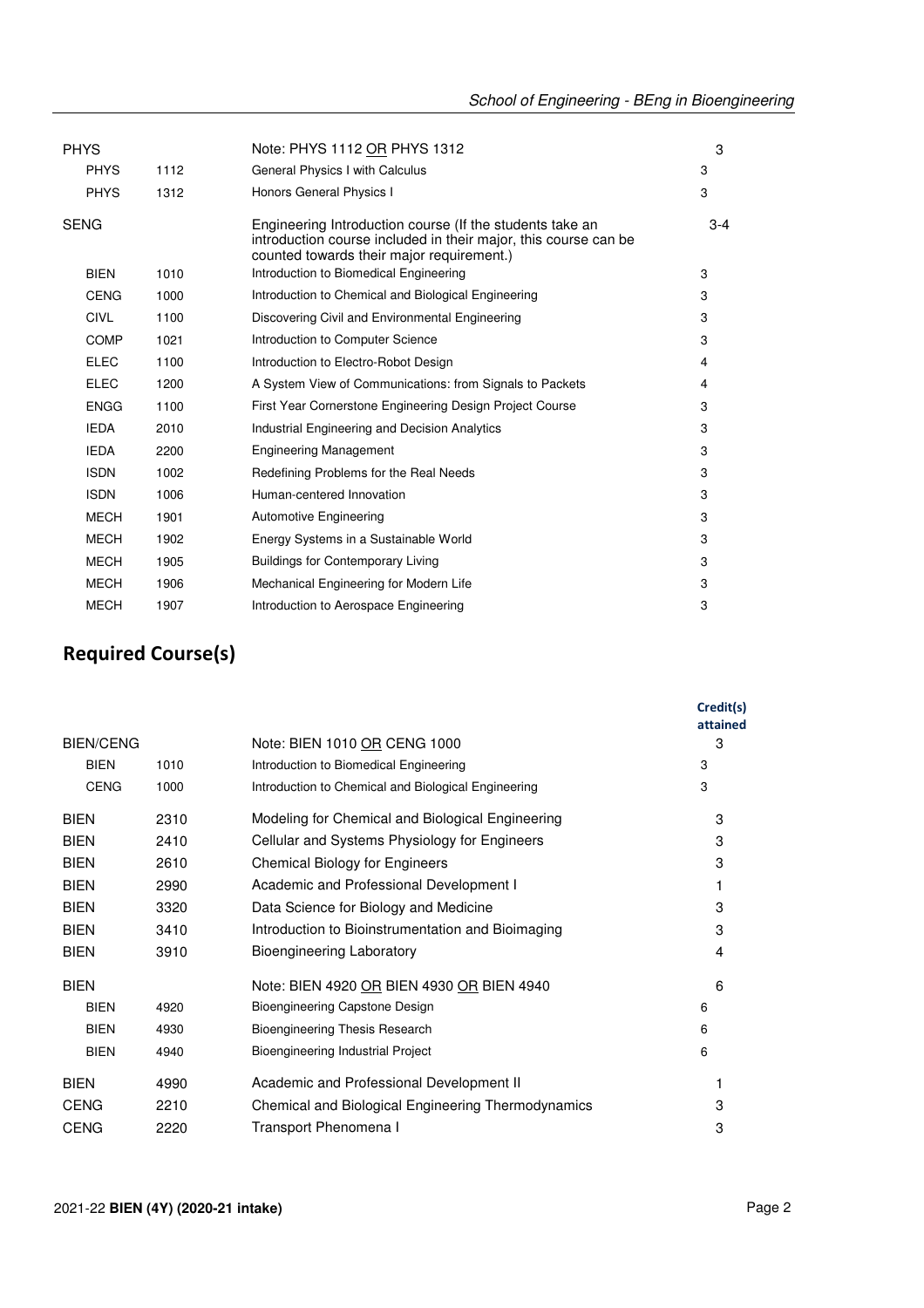| <b>CENG</b> | 3230 | Chemical and Biological Reaction Engineering                          | 3     |
|-------------|------|-----------------------------------------------------------------------|-------|
| <b>ENGG</b> | 2010 | <b>Engineering Seminar Series</b>                                     | 0     |
| LANG        | 4035 | Technical Communication II for Chemical and Biological<br>Engineering | з     |
| LIFS/MATH   |      | Note: LIFS 3150 OR MATH 2411                                          | $3-4$ |
| LIFS        | 3150 | <b>Biostatistics</b>                                                  | 3     |
| MATH        | 2411 | <b>Applied Statistics</b>                                             | 4     |